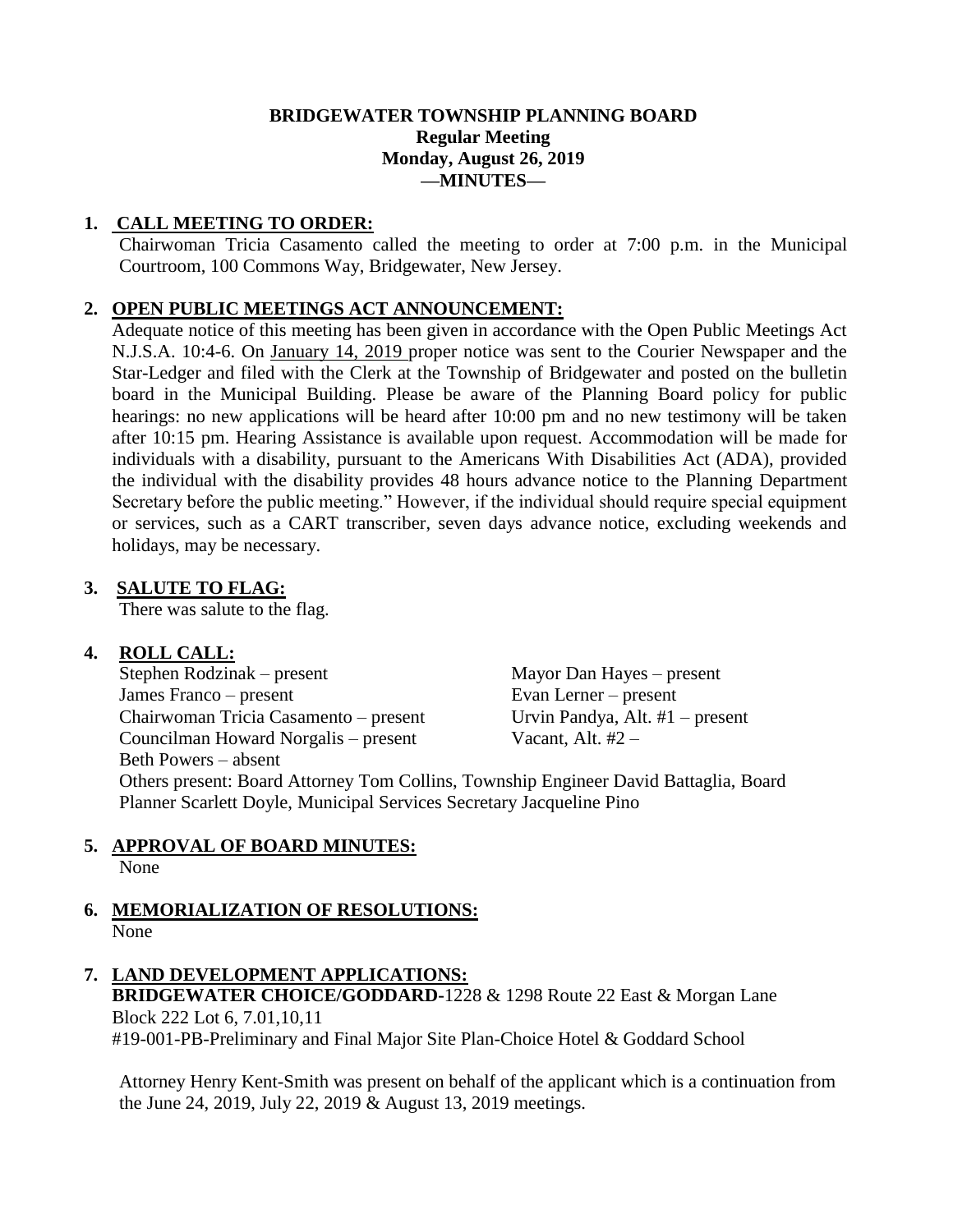Mr. Kent-Smith stated at the last meeting, the Board wanted to return and discuss the modifications of the plan and the architecture of the hotel. Mr. Kent-Smith stated Mr. Gary Dean and Mr. Rob Moschello are here tonight. Mr. Collins stated that Mr. Moschello and Mr. Dean are still under oath.

Mr. Kent-Smith called Robert Moschello, who was previously sworn in.

Mr. Moschello submitted exhibits that were marked into evidence as follows:

| $A-18$ | 8/26/19 | Goddard School Entrance Exhibit dated 8/13/19 |
|--------|---------|-----------------------------------------------|
|        |         | w/revision of $8/26/19$                       |
| $A-19$ | 8/26/19 | <b>Updated Variance Waiver Summary</b>        |

Mr. Moschello explained the general revisions to the plans: There was a trash enclosure in the back and was moved to the east side of the hotel building in the parking lot. This eliminated the variance for the setback for the trash enclosure. Another change made was the stop bar coming out of the exit lane from the hotel coming back out towards Route 22 East. The change was requested for traffic control for the intersection. The other change had to do with the front entrance to the Goddard School on the previous exhibit in the blue area that was shaded in. The entrance now is shown as a right turn in-only off of Route 22. There is a stop condition to a left hand turn into the Goddard School parking lot. They also added signage for DO NOT ENTER and also curbed the curb down so you cannot make a right hand turn onto Route 22. They adjusted the landscaping and moved the entrance sign along with the adding bollards as requested. They also added traffic control signs so the traffic from Houlihan's will go right and not into the Goddard School.

Mr. Dean explained that they already submitted an access application to the NJ DOT to close the three existing driveways that front the property on Route 22 using exhibit A-18. Mr. Dean detailed the reason for using the middle driveway. The application was refiled last Friday with the NJ DOT and the submission was made with a copy to Ms. Doyle and Mr. Battaglia acknowledging that they made a formal submission of this plan.

Mr. Moschello stated the first change to the summary was V-4, Variance for lot coverage. V-8A, which is on the second page for the relief for the dumpster. The Board asked Mr. Moschello to go over the variances for everyone in the room. Mr. Moschello used exhibit A-16 from the prior meeting to point out the variances that they are requesting. The Board asked if Mr. Moschello will coordinate with Ms. Doyle regarding the buffer and the fence. Mr. Moschello agreed.

The Board had a question regarding the left hand turn on Morgan Lane. Mr. Dean stated there are no changes to Morgan Lane. The traffic is encouraged to turn towards Route 22 not Finderene. The Board questioned the entrance to Goddard School. Mr. Dean stated that the entrance to Goddard School is on Route 22 and again no changes to Morgan Lane. The Board questioned how wide is the driveway entrance on Morgan Lane. Mr. Dean stated it is 30 feet wide. The Board is concerned regarding the traffic onto Morgan Lane and making sure a fire truck can turn into the parking lot. Mr. Moschello confirmed that the fire official had no issues and explained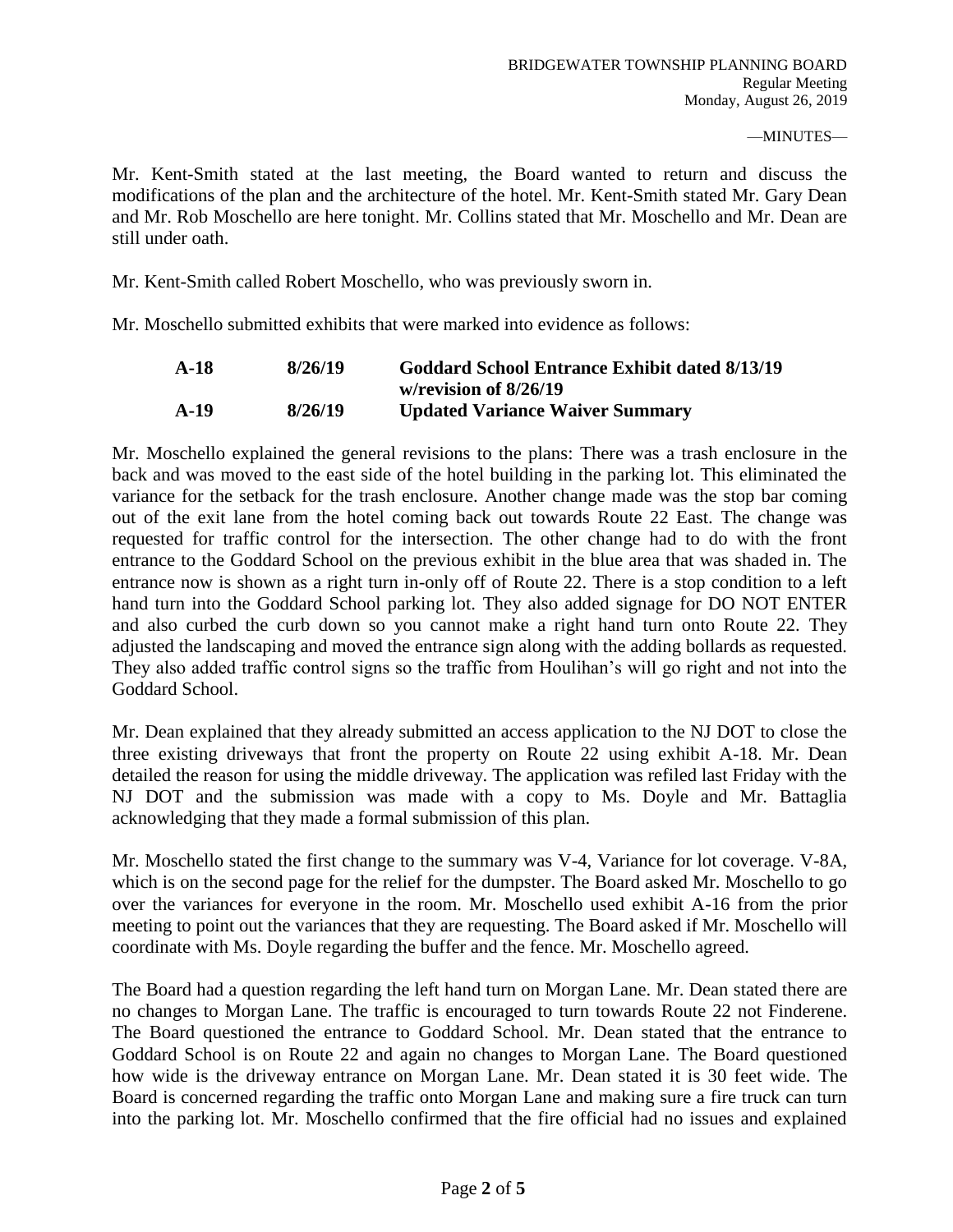that the fire official needs two ways to get into the site. The Board confirmed the 30 feet is the paved surface and the island. Mr. Moschello said that is correct. The Board questioned if there will be a sight triangle and Mr. Kent-Smith stated they will accept that as a condition.

Chairwoman Cassamento opened the public portion of the meeting for questions for Mr. Moschello and Mr. Dean.

Robert Smith of 3 Stanford Drive previously sworn in and stated that he walks everyday and last week a tractor trailer made a left hand turn and went over the island. There was also a chemical spill near TD bank and had the traffic come up Morgan Lane. The road is not a wide enough to handle the traffic for two cars since people park on the street. Mr. Smith also expressed concern regarding the traffic on Morgan Lane and not being enforced. Mr. Smith asked when was the last road study done. Mr. Dean stated that they do traffic studies in their vehicles on the side of the road counting cars. They also measured Morgan Lane and take all that into consideration.

Virginia Schrum of 126 Morgan Place sworn in and stated at the July 22, 2019 planning Board meeting Ms. Doyle requested an actual material board showing the stucco and the vaneer. Mr. and the hotelKent-Smith stated that will be the next witness. Ms Schrum is concerned about Waiver W-3 requesting a setback from Route 22 regarding the sign. How far is the Houlihan's sign. Mr. Moschello stated that the Houlihan's sign is set further back and hard to see, it is 35 feet from the right away. Ms. Schrum stated people know how to get into Houlihan's and other facilities along Route 22 which are also more than 8 feet back.

Bill Veerland of 7 Stanford Drive previously sworn in and stated is there 8 waivers and 11 variances, which is a total of 19, is that correct. Mr. Kent-Smith stated 10 variances, which includes a previous condition for two of the variances. There are 7 design waivers, two of them were previous conditions. Mr. Veerland stated it's a total of 17, so what is the purpose of having guidelines. In my opinion, it is a lot to ask. Is 55 feet the difference between the Goddard School and the hotel. Mr. Moschello stated it's approximately over 60 feet apart. Mr. Veerland questioned the setback for the Goddard School. Mr. Kent-Smith stated that at the last meeting he attended. The blue line on the exhibit A-16 is the setback that is legally permissible on this property. Mr. Veerland also questioned the landscaping of 590 required and 135 proposed is that still in effect. Mr. Kent-Smith stated yes. Mr. Veerland also expressed concern on Route 22 being a very busy Highway even late at night. Mr. Dean stated that at 9 o'clock at night the Goddard School is closed.

The Board asked Mr. Moschello if he can go back to the question regarding the sign and explained why that is the best area for the sign. Mr. Moschello described in detail why they located the sign for the Goddard School in that location. Mr. Dean also made a comment regarding the location as a traffic perspective of visibility. Mr. Moschello confirmed that the sign is 26 square feet. The Board asked how far can you put the sign and feel comfortable. Mr. Dean stated he would have to consult with the Planner regarding the landscaping, angles etc. in which he could not answer. Mr. Dean did state the closer the sign is to the side of the road is where the information is needed for people to see it and make a decision to come in.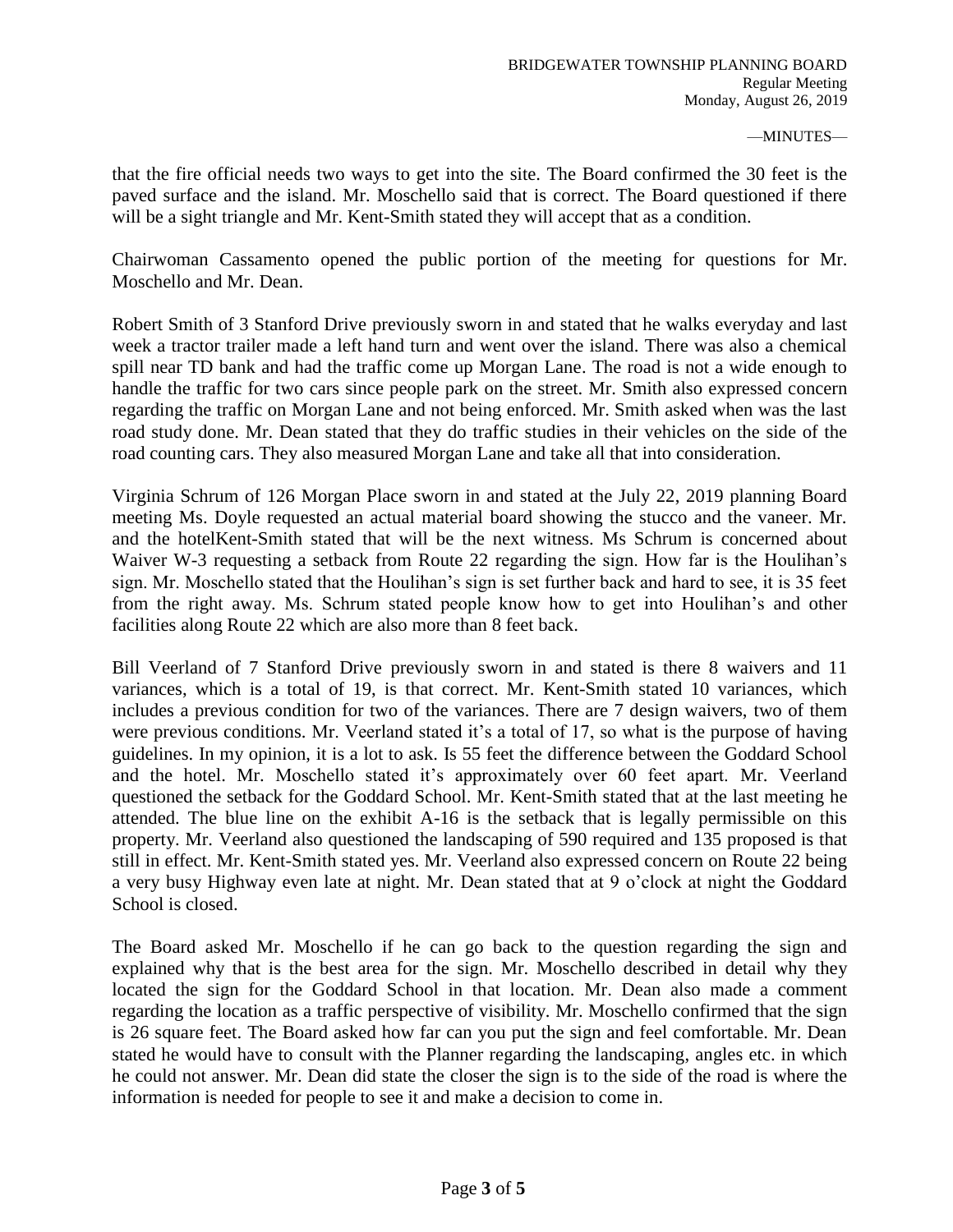Chairwoman Casamento asked if there were any other questions at this time. There were no questions or comments. The next witness was called.

Mr. Nehal Jhaveri, RA, was previously sworn in and submitted exhibits that were marked into evidence as follows:

| $A-20$ | 8/26/19 | <b>Revised Architectural Elevations of the Cambria Hotel</b> |
|--------|---------|--------------------------------------------------------------|
| $A-21$ | 8/26/19 | 3D Rendering of front Façade of Cambria Hotel                |
| $A-22$ | 8/26/19 | <b>Type of Stone Material</b>                                |

Mr. Jhaveri worked with Ms. Doyle and Mr. Franco and changed all the sides of the façade. The reason for the changes is to give it more character a multi family residence. Mr. Jhaveri explained that he revised the architectural elevations to provide greater relief and improve the materials. He also stated they used white and greys and then revised the plans to use more, warmer colors which are browns and greys. Mr. Kent-Smith will provide a material board with correct color and will work with Ms. Doyle.

The Board questioned will the residents see the HVAC units. Mr. Jhvaeri stated it will be in the center of the building and 40 feet up and will have the tower. If a resident can see the tower they will install a visual screen.

Chairwoman Cassamento opened the public portion of the meeting for questions

Bill Veerland of 7 Stanford Drive asked if that is the stone covering for the hotel. Mr. Jhvaeri stated yes. Mr. Veerland asked how thick is the stone. Mr. Jhvaeri stated is about 2 inches. Mr. Veerland asked if it was sound resistant. Mr. Jhaveri stated the stone itself, which is a surface material is not really attributing to the sound. The walls are sound absorbent and are 2x6 with r19 insulation.

Robert Smith of 3 Stanford Drive asked did they come to you and ask how many rooms can fit on this property. Mr. Jhaeri states that is correct and we come up with something that fits or works with the site. Mr. Kent-Smith stated to Mr. Smith that this has been previous approved for a 136 rooms and we reduced it to a 121 rooms.

Chairwoman Cassamento closed the public portion of the meeting for questions. There were no more questions or comments.

Motion by Mr. Franco, second by Mr. Rodzinak, to be approved with conditions on the following roll call vote:

| AFFIRMATIVE: | Mr. Rodzinak, Chairwoman Casamento, Mr. Franco, Councilman Norgalis, |
|--------------|----------------------------------------------------------------------|
|              | Mr. Lerner, Mayor Hayes, Mr. Pandya                                  |
| ABSENT:      | Ms. Powers                                                           |